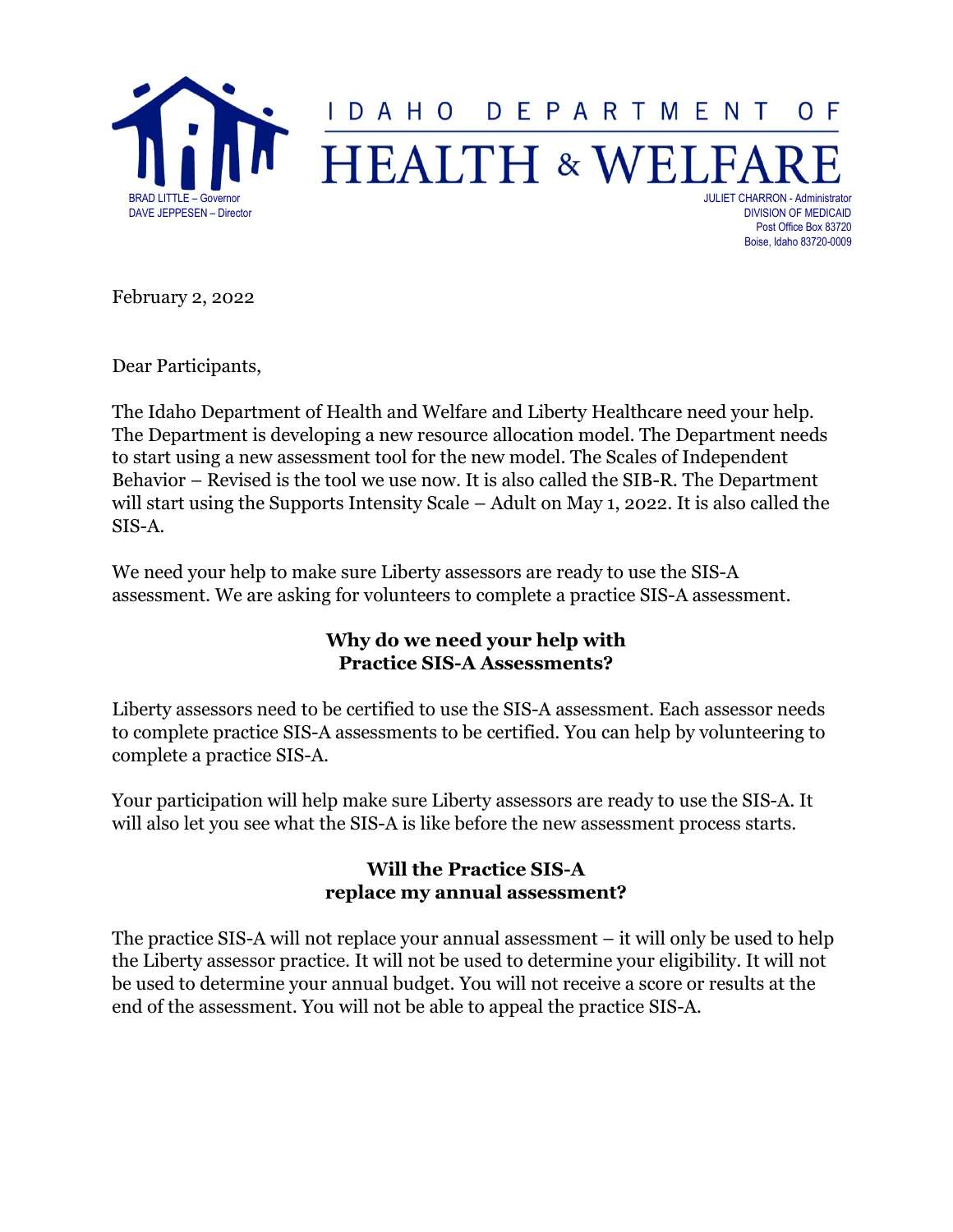# **How much time will the practice SIS-A take?**

Liberty assessors estimate it will take at least 3 hours to complete a practice SIS-A. Some assessments may take longer. It will be helpful if you can plan for between 3 and 5 hours to complete the practice SIS-A.

### **How many people will need to answer questions about me?**

The SIS-A requires two respondents. These people should know you well. You should also be present to answer questions about yourself.

# **Who can get paid for the time they spend on this?**

If you require support during the practice SIS-A, the person who provides your support can be paid to support you during the practice SIS-A. They can also be a respondent if they know about your support needs.

When the Department implements the new model, Targeted Service Coordinators (TSC) and Support Brokers (SB) can be paid to be one of your respondents. For the practice SIS-A, the Department can pay your TSC or SB to be a respondent. The payment would be \$100.

Other people can be paid to be a respondent for the practice SIS-A. Someone who is not your TSC or SB and who is not providing paid support during the assessment can be paid to be one of your respondents. The payment would be \$100. This is only for the practice SIS-A. When the Department implements the new model, only your TSC or SB and a person providing paid support during the assessment can be paid as a respondent.

If you volunteer to take a practice SIS-A, you will be entered into a drawing and you could win a \$500 gift card. Only one person will win the gift card but everyone who volunteers will have the same chance.

# **How will the information about me be used?**

Because this is a practice SIS-A, the information will only be used to help the Liberty assessor practice. The information will not be used to determine your eligibility for the program. It will not be used to determine your annual budget. The information will not be kept or stored. The information will only be used to help the Liberty assessor practice.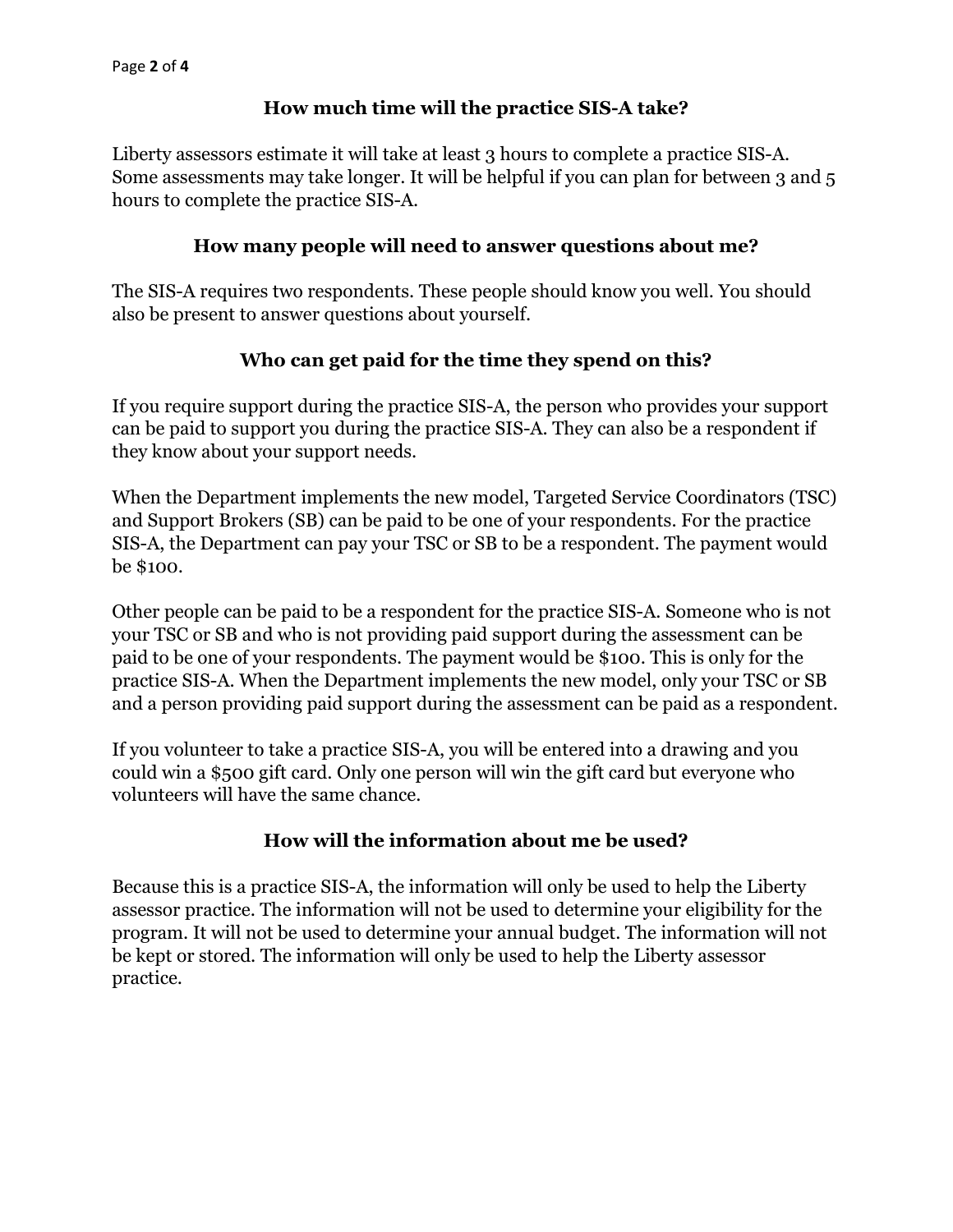### **Will I still have to do a SIS-A when the new resource allocation model starts?**

When the new resource allocation model is implemented you will receive a full SIS-A assessment, even if you volunteer to help us by doing a practice SIS-A. By volunteering to complete a practice SIS-A, you know what the SIS-A will be like when it is implemented.

# **What if I completed a practice SIS-A in the past?**

You can still complete a practice SIS-A now even if you completed one before. Completing another practice SIS-A would really help us out and would be very appreciated. And if you know another adult that wants to complete a practice SIS-A you can let them know they can volunteer as well by contacting your Department Care Manager or Liberty.

### **Do I have to complete a practice SIS-A?**

No. No one will be required to complete a practice SIS-A. We would really appreciate your help and encourage you to consider completing a practice SIS-A. And you will still need to complete a SIS-A assessment when the Department is ready to implement the new resource allocation model.

### **How do I volunteer?**

You can call Liberty and tell them you want to volunteer. If you live in the Boise area, you can call (208) 258-7980. If you live anywhere else in Idaho, you can call (877) 305- 3469 at no cost.

# **What happens next?**

- Liberty will contact you to set up a meeting to complete a practice SIS A.
- Liberty will explain what you will need to do and who will need to be with you at this meeting.
- Liberty will also let you know if your assessment will be in person or done virtually. If your assessment is done in person, Liberty will let you know what COVID precautions will need to be followed, such as masks and distancing.

### **What if I have questions?**

You may contact the Department at  $(844)$  793-1286 or by email at  $kw@dhw.idaho.gov$ .

You can also visit the Department's My Choice Matters website at MyChoiceMatters.idaho.gov. The My Choice Matters website is specific to the KW